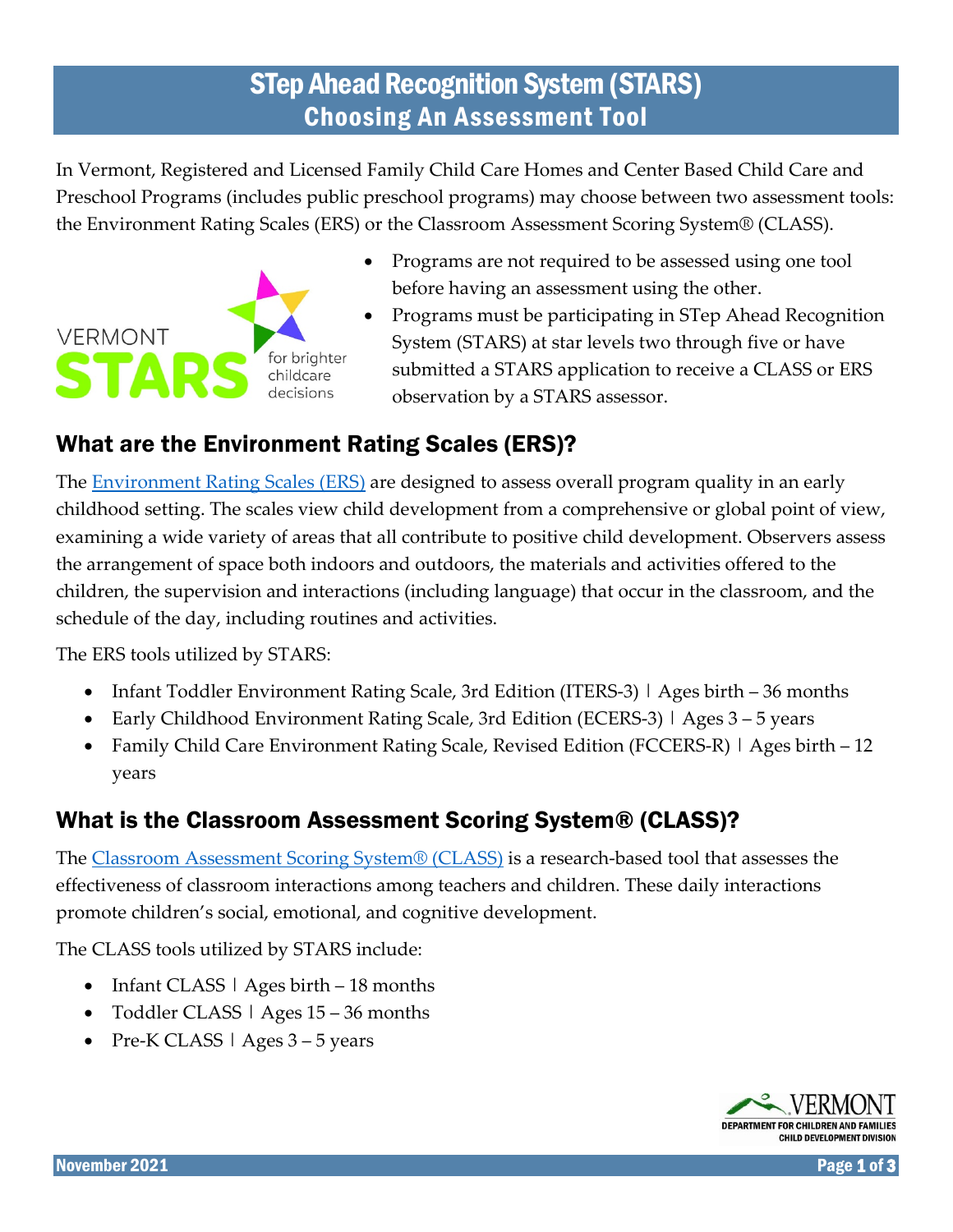## STep Ahead Recognition System (STARS) Choosing An Assessment Tool

### How do I choose which tool to use?

Start by thinking about the type of feedback that would benefit your program the most. Beyond that, your choice may depend on a few additional factors. Consider the questions below.

#### What type of feedback do you want?

#### GLOBAL

Feedback on space and furnishings, personal care routines, gross motor spaces and equipment, schedules and transitions, materials and activities, and interactions.

**ERS provides this type of feedback.**

#### INTERACTION SPECIFIC

Feedback on improving the quality of educator/child and peer interactions to support social emotional, cognitive, and language development.

**CLASS provides this type of feedback.**

### Do you have a strongly focused philosophy, such as Waldorf or Montessori?

| Both ERS and CLASS address program quality   |
|----------------------------------------------|
| across curriculum approaches. As a global    |
| assessment, ERS provides feedback on more    |
| program elements, increasing opportunity for |
| conflict with a strongly focused philosophy. |

**YES** 

**You may want to choose CLASS with its interaction-specific focus.**

NO

**Either tool provides valuable information about program quality. Choose the tool that matches the type of feedback you want for your program.**

### Do the majority of program activities take place outside?

| <b>YES</b>                                   | N0                                          |
|----------------------------------------------|---------------------------------------------|
| Programs that spend the majority of the day  | Either tool provides valuable information   |
| witside find the ERS requirements for indoor | about program quality. Choose the tool that |

outside f spaces and use of specific types of furniture are challenging to meet.

**You may want to choose CLASS.**

**about program quality. Choose the tool that matches the type of feedback you want for your program.**